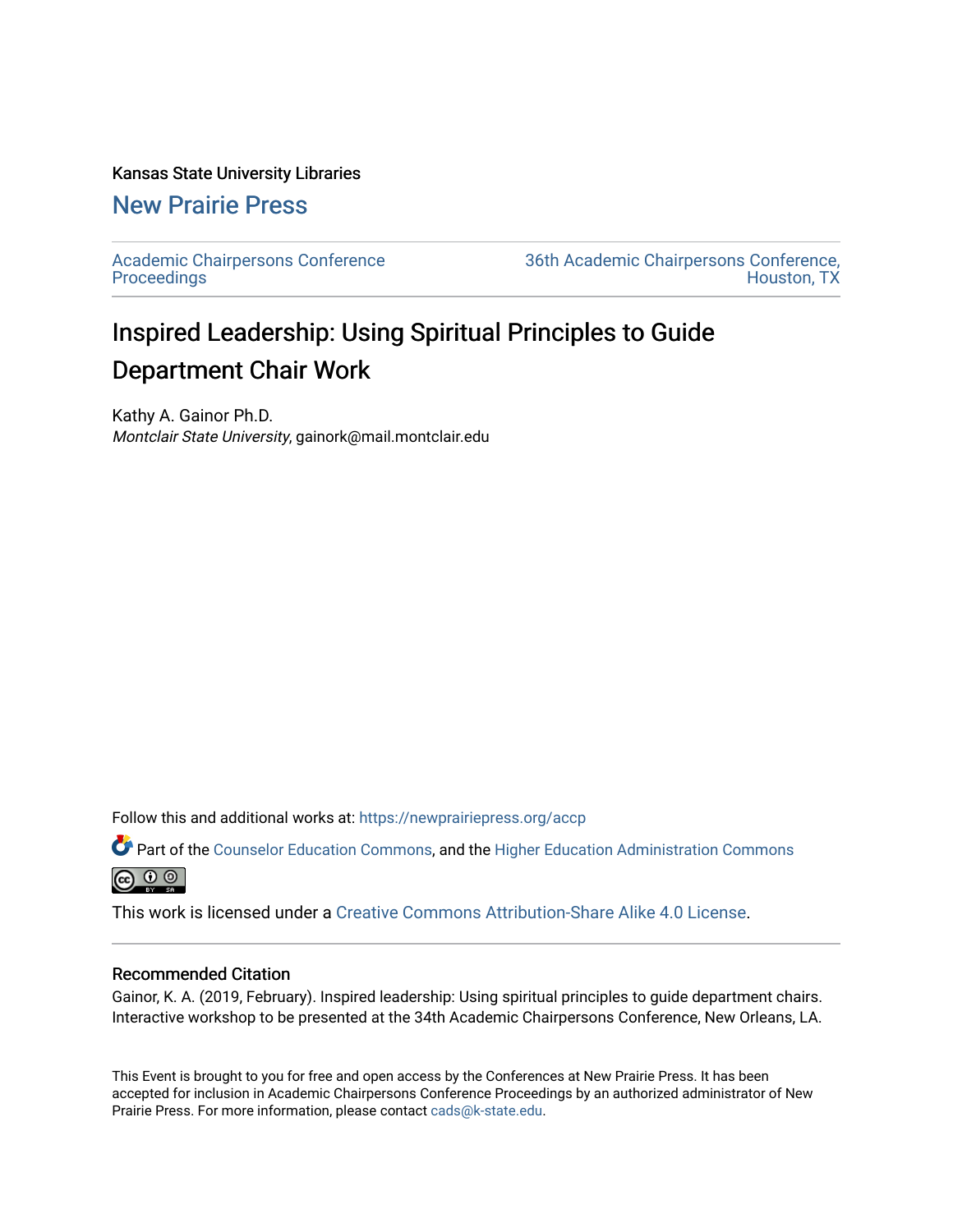36<sup>th</sup> Academic Chairpersons Conference February  $6 - 8$ , 2019 Houston, TX

#### Conference Proposal

#### 1. **Title of presentation:** Maximum of 10 words.

Inspired Leadership: Using Spiritual Principles to Guide Department Chair Work

2. **Presenter Information:** Primary presenter curriculum vitae/resume or biographical sketch is required here, or upload as an "Additional File" at the bottom of the Submission Form. The primary presenter is the designated point of contact and will receive all correspondence about the conference. This person is responsible for communicating with the conference coordinators and co-presenters.

Rev. Dr. Kathy A. Gainor Chair and Associate Professor Department of Counseling and Educational Leadership Montclair State University Montclair, NJ 07043

Rev. Dr. Kathy A. Gainor is Chair and Associate Professor in the Department of Counseling and Educational Leadership, and a licensed psychologist in New Jersey. A counseling psychologist, counselor educator, and ordained interfaith minister, she received a M.A. in Counseling Psychology from Boston College and a Ph.D. in Counseling Psychology from Michigan State University. She has also served on the faculty of the Ministerial Training and Ordination Program at the Inner Visions Institute for Spiritual Development where she was ordained. Dr. Gainor's research and teaching interests are in multiculturalism and culturally responsive counseling practice, spirituality and counseling practice, career counseling and development, and counselor training and andragogy.

3. **Additional presenter information (if applicable):** Click the green + box to add more presenters

N/A

4. **Presentation Theme:** Choose one of the following: Issues and Trends in Higher Education, Working with Faculty and Administration, Operating the Department, and Leadership and Management. Compelling proposals that fall outside of these themes are also welcome, which can be included as 'Other.'

Leadership and Management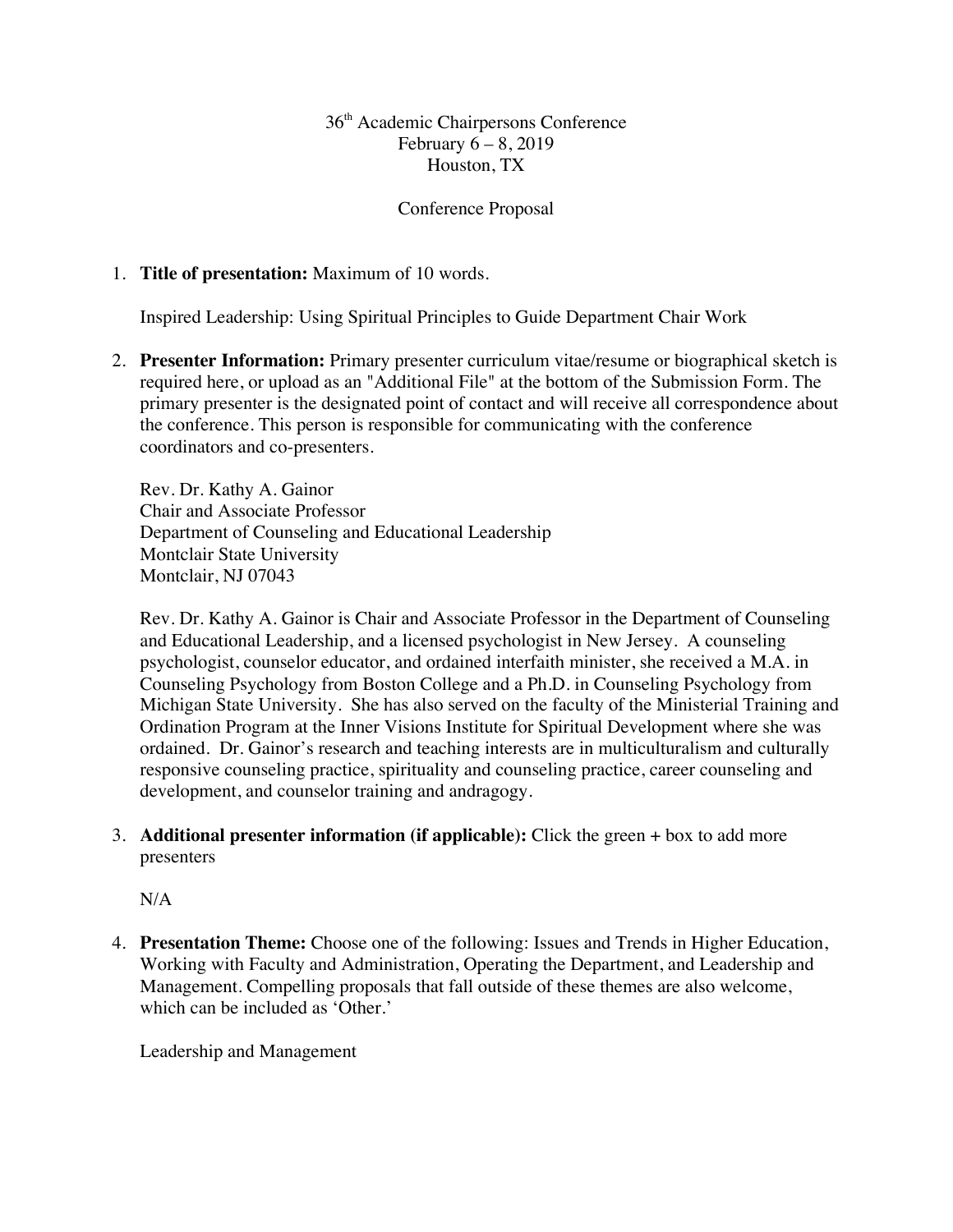5. **Presentation Type:** Choose from the following: Interactive Workshop (105 mins), Best Practice Presentation (45 mins), or Brown Bag Lunch Discussion (30 mins).

Interactive Workshop (105 mins)

6. **Abstract:** 25-50 words. If selected, the abstract you submit will become the basis for the session description in the conference program and on the website; therefore we recommend that you use a direct and active writing style that explains clearly what participants will learn during your session.

In this workshop, participants will explore six universal spiritual principles that can be useful in guiding one's work as a department chair in a way that upholds that mission of the department and facilitates stress reduction and mental health of the chairperson. Case studies from the experiences of department chairs will be examined.

7. **Keywords:** Five (5) keywords about your presentation. These are used to help participants search for sessions in the conference proceedings.

Leadership, Spiritual principles, Virtues, Mental health, Stress reduction

8. **Creative Commons License:** Select from the list of copyright licenses. Find out more about copyright permissions through Creative Commons here.

Attribution-NonCommercial CC BY-NC

9. **Presentation Documents:** For the purpose of your proposal, we suggest you upload a description of the session (300-500 words). You might also consider uploading a proceedings paper, a PowerPoint presentation, and/or workshop handouts if you have them. Include the relevance of the session to chairpersons, presentation focus, recommendations that will be made for chairpersons, and how the audience will be involved. Keep in mind that your proposal may be edited until approximately 2 months prior to the conference. You may choose to refine and expand on your proposal after you submit and are accepted to present. Be sure your proposal is compelling and includes adequate information to be selected, but it is not required to be a finished product at this point.

## **Description**

A critical analysis of the world's major religions reveals that there are a number of universal spiritual principles that underlie them all. In the secular world, these principles (e.g., honesty, integrity, compassion, responsibility, forgiveness) are known as virtues. Whether termed principles or virtues, such concepts guide how we view ourselves and interact with others. Many authors (e.g., *The 21 Irrefutable Laws of Leadership* by John Maxwell, *Virtuous Leadership* by Alexandre Havard, *Servant Leadership* by Robert Greenleaf) have proposed the benefits of principle- or virtue-based leadership in non-profit organizations, forprofit businesses, and educational settings. Such principles allow leaders to have a set of guidelines that can support them as they make challenging decisions that impact the lives of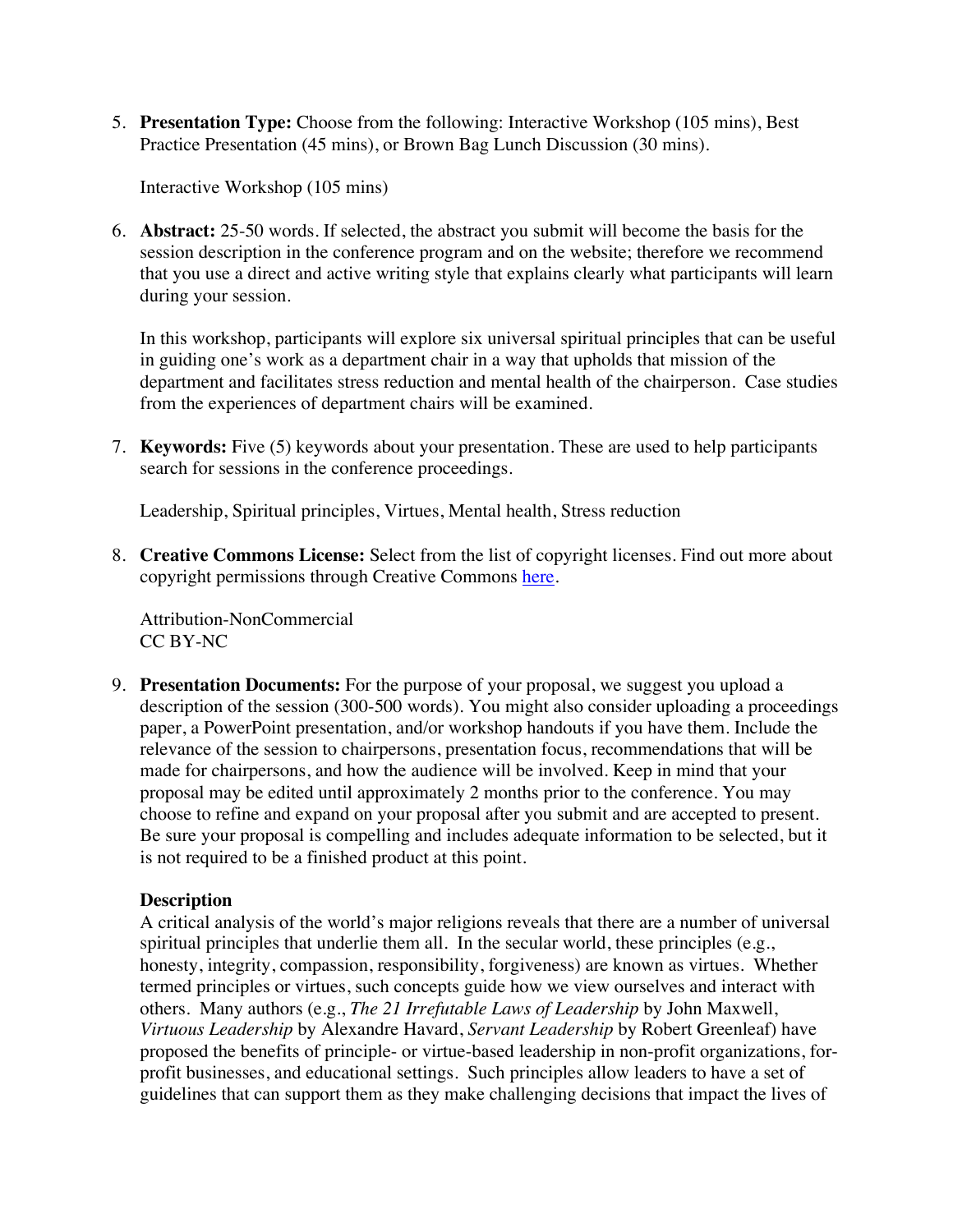individuals, groups, and even families. They also serve to support department chairs and other administrative leaders in managing the stress that often accompanies our work.

As a department chair and interfaith minister, I have found several universal spiritual principles to be critical in supporting me to navigate the often stressful and conflicting terrain of academic leadership. For example, being honest with faculty and staff about the factors that influence unpopular decisions, coupling truth with compassion when holding performance conferences, and being self-reflective about my own efforts to lead with integrity and excellence have guided me through the unique challenges of being an academic chairperson.

In this encore workshop (presented at the  $34<sup>th</sup>$  Academic Chairperson's Conference), participants will explore such universal spiritual principles that can be useful in guiding one's work as a department chair in a way that upholds that mission of the department and facilitates stress reduction and mental health of the chairperson. The specific principles to be discussed will be taken from participants' responses in interactive, self-reflective exercise. We will also examine case studies derived from the experiences of department chairs. Participants will leave the workshop with an action plan for how to put their principles into practice within their respective leadership roles.

#### **Target Audience**

Academic leaders in various positions (department chairs/head, division chairs/heads, academic deans, etc.)

## **Objectives**

At the end of this workshop, participants will be able to:

- a. **List** a minimum of three (3) spiritual principles or virtues (e.g., truth, integrity, wisdom) that will guide their work as department chairs;
- b. **Identify** a work-related leadership situation in which they would like to apply spiritual principles; and
- c. **Identify** no more than two (2) actions related to the above situation that they will take consistently that are in alignment with their spiritual principles.

## **Session Outline**

- I. Introductions and Overview of Workshop (15 minutes)
	- a. Presenter: Who I am and why this topic? (Overview of the workshop including goals and objectives)
	- b. Participants: Who are you and why are you here? (Identification of participants' goals)
- II. Lecturette: Spiritual Principles (20 minutes)
	- a. Definitions
	- b. Research Support